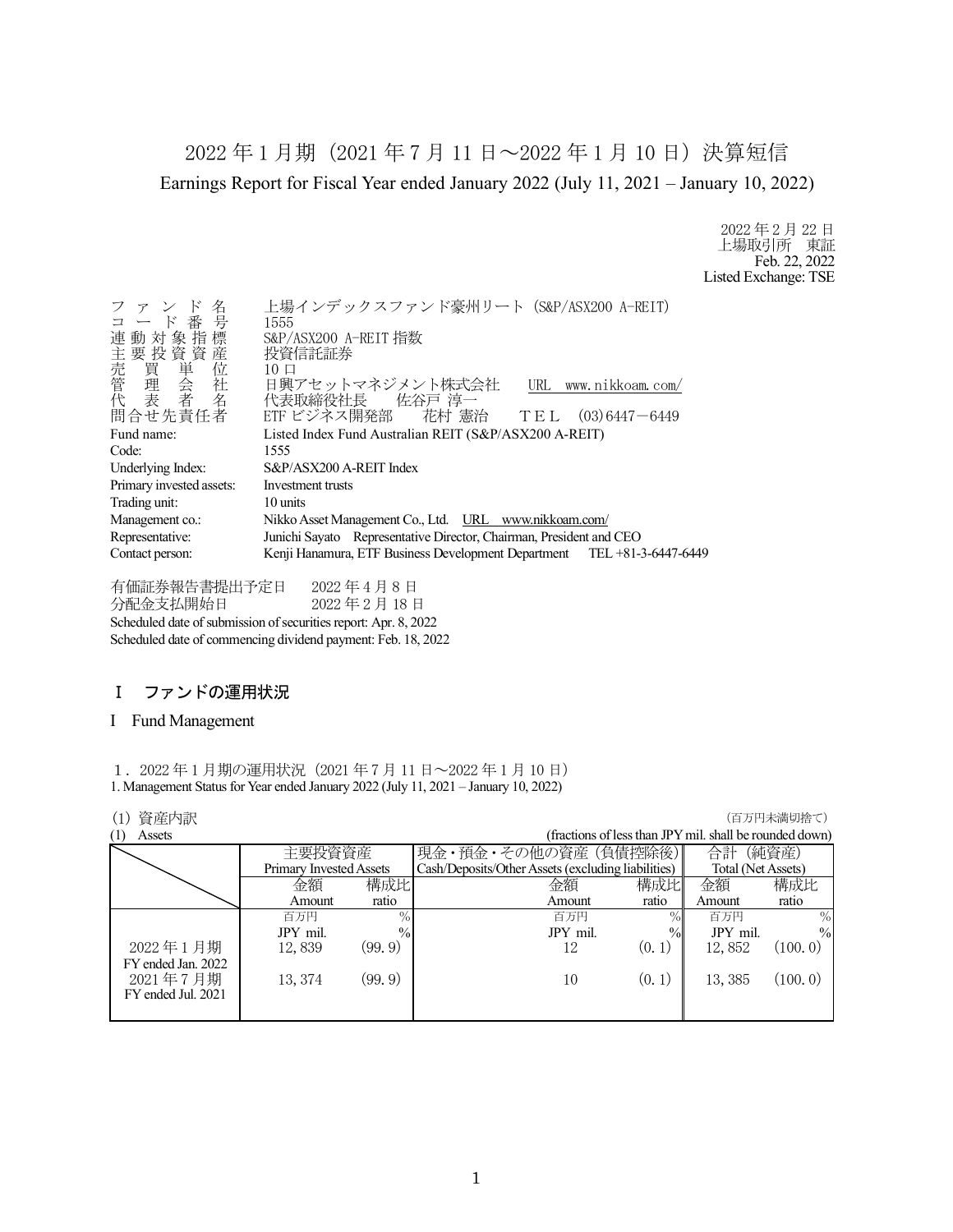#### (2) 設定・解約実績

#### (2) Creation and Redemption

|                                                      | 前特定期間末発行済口数<br>No. of Issued Units at End of<br>Previous Fiscal Period | 設定口数<br>No. of Units<br>Created<br>(②) | 解約口数<br>No. of Units<br>Redeemed<br>$(\circledS)$ | 当特定期間末発行済口数<br>No. of Issued Units at End of<br>Fiscal Period<br>$(①+②-③)$ |
|------------------------------------------------------|------------------------------------------------------------------------|----------------------------------------|---------------------------------------------------|----------------------------------------------------------------------------|
|                                                      | 千口                                                                     | 千口                                     | 千口                                                | 千口                                                                         |
|                                                      | '000 units                                                             | '000 units                             | '000 units                                        | '000 units                                                                 |
| 2022年1月期                                             | 7,930                                                                  |                                        | 1,030                                             | 6,900                                                                      |
| FY ended Jan. 2022<br>2021年7月期<br>FY ended Jul. 2021 | 7,960                                                                  | 230                                    | 260                                               | 7,930                                                                      |

#### (3) 基準価額

(3) Net Asset Value

|                                                      | 総資産<br>Total Assets<br>$\circledcirc$ | 負債<br>Liabilities<br>(②) | 純資産<br>Net Assets<br>$(\textcircled{3}(\textcircled{1}-\textcircled{2}))$ | 10 口当たり基準価額<br>((3)当特定期間末発行済口数)<br>$\times$ 10)<br>Net Asset Value per 10 units<br>$((\textcircled{3}/No. of Issued Units at End of Fiscal Period)\times10)$ |
|------------------------------------------------------|---------------------------------------|--------------------------|---------------------------------------------------------------------------|--------------------------------------------------------------------------------------------------------------------------------------------------------------|
|                                                      | 百万円<br>JPY mil.                       | 百万円<br>JPY mil.          | 百万円<br>JPY mil.                                                           | <b>JPY</b>                                                                                                                                                   |
| 2022年1月期                                             | 12,929                                |                          | 12.852                                                                    | 18, 624.0                                                                                                                                                    |
| FY ended Jan. 2022<br>2021年7月期<br>FY ended Jul. 2021 | 13,470                                | 85                       | 13,385                                                                    | 16, 877. 5                                                                                                                                                   |

#### (4) 分配金

(4) Dividend Payment

|                                | 10 口当たり分配金<br>Dividend per 10 units |
|--------------------------------|-------------------------------------|
|                                | 円<br><b>JPY</b>                     |
|                                |                                     |
| 2022年1月期<br>FY ended Jan. 2022 | 87                                  |
| 2021年7月期<br>FY ended Jul. 2021 | 92                                  |

(注)分配金は売買単位当たりの金額

\*Dividend per Trading Unit

2.会計方針の変更

2. Change in Accounting Policies

① 会計基準等の改正に伴う変更 無 ①Changes accompanying revision to accounting standards, etc. No

- ② ①以外の変更 無
- ②Changes other than those in ① No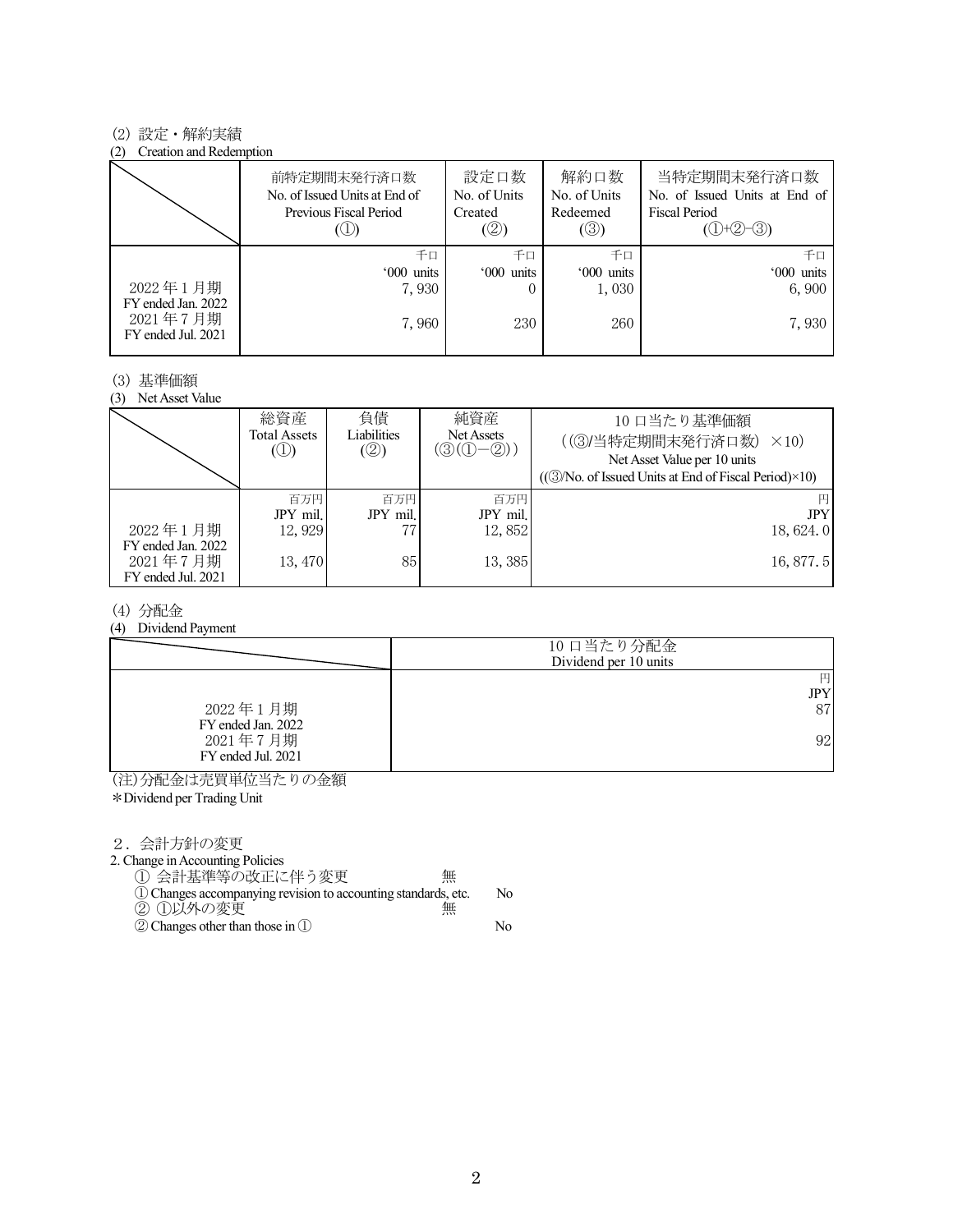### Ⅱ 財務諸表等 Financial Statements

# (1)貸借対照表 Balance Sheet

|                                                              |                                                           | (単位:円) (Unit:JPY)                                           |
|--------------------------------------------------------------|-----------------------------------------------------------|-------------------------------------------------------------|
|                                                              | 前期<br>2021年7月10日現在<br>Prior period<br>As of Jul. 10, 2021 | 当期<br>2022年1月10日現在<br>Present period<br>As of Jan. 10, 2022 |
| 資産の部 Assets                                                  |                                                           |                                                             |
| 流動資産 Current assets                                          |                                                           |                                                             |
| コール・ローン Call loans                                           | 96, 018, 881                                              | 89, 945, 614                                                |
| 投資信託受益証券 Security investment<br>trust beneficiary securities | 13, 374, 607, 885                                         | 12, 839, 644, 805                                           |
| 親投資信託受益証券 Parents trust<br>beneficiary securities            | 20, 024                                                   | 20, 022                                                     |
| 流動資産合計 Total current assets                                  | 13, 470, 646, 790                                         | 12, 929, 610, 441                                           |
| 資産合計 Total assets                                            | 13, 470, 646, 790                                         | 12, 929, 610, 441                                           |
| 負債の部 Liabilities                                             |                                                           |                                                             |
| 流動負債 Current liabilities                                     |                                                           |                                                             |
| 未払収益分配金 Unpaid dividends                                     | 72, 963, 636                                              | 60, 037, 221                                                |
| 未払受託者報酬 Trustee fee payable                                  | 999, 103                                                  | 949, 709                                                    |
| 未払委託者報酬 Investment trust<br>management fee payable           | 7, 743, 213                                               | 7, 360, 377                                                 |
| 未払利息 Accrued interest expenses                               | 108                                                       | 16                                                          |
| その他未払費用 Other accrued expenses                               | 3,678,309                                                 | 9, 176, 109                                                 |
| 流動負債合計 Total current liabilities                             | 85, 384, 369                                              | 77, 523, 432                                                |
| 負債合計 Total liabilities                                       | 85, 384, 369                                              | 77, 523, 432                                                |
| 純資産の部 Net assets                                             |                                                           |                                                             |
| 元本等 Principal and other                                      |                                                           |                                                             |
| 元本 Principal                                                 | 7, 930, 830, 000                                          | 6, 900, 830, 000                                            |
| 剰余金 Surplus                                                  |                                                           |                                                             |
| 期末剰余金又は期末欠損金(△)<br>Surplus (deficit) at end of period        | 5, 454, 432, 421                                          | 5, 951, 257, 009                                            |
| (分配準備積立金) Reserve for<br>distribution                        | 420, 652                                                  | 992, 522                                                    |
| 元本等合計 Total principal and other                              | 13, 385, 262, 421                                         | 12, 852, 087, 009                                           |
| 純資産合計 Total net assets                                       | 13, 385, 262, 421                                         | 12, 852, 087, 009                                           |
| 負債純資産合計 Total liabilities and net<br>assets                  | 13, 470, 646, 790                                         | 12, 929, 610, 441                                           |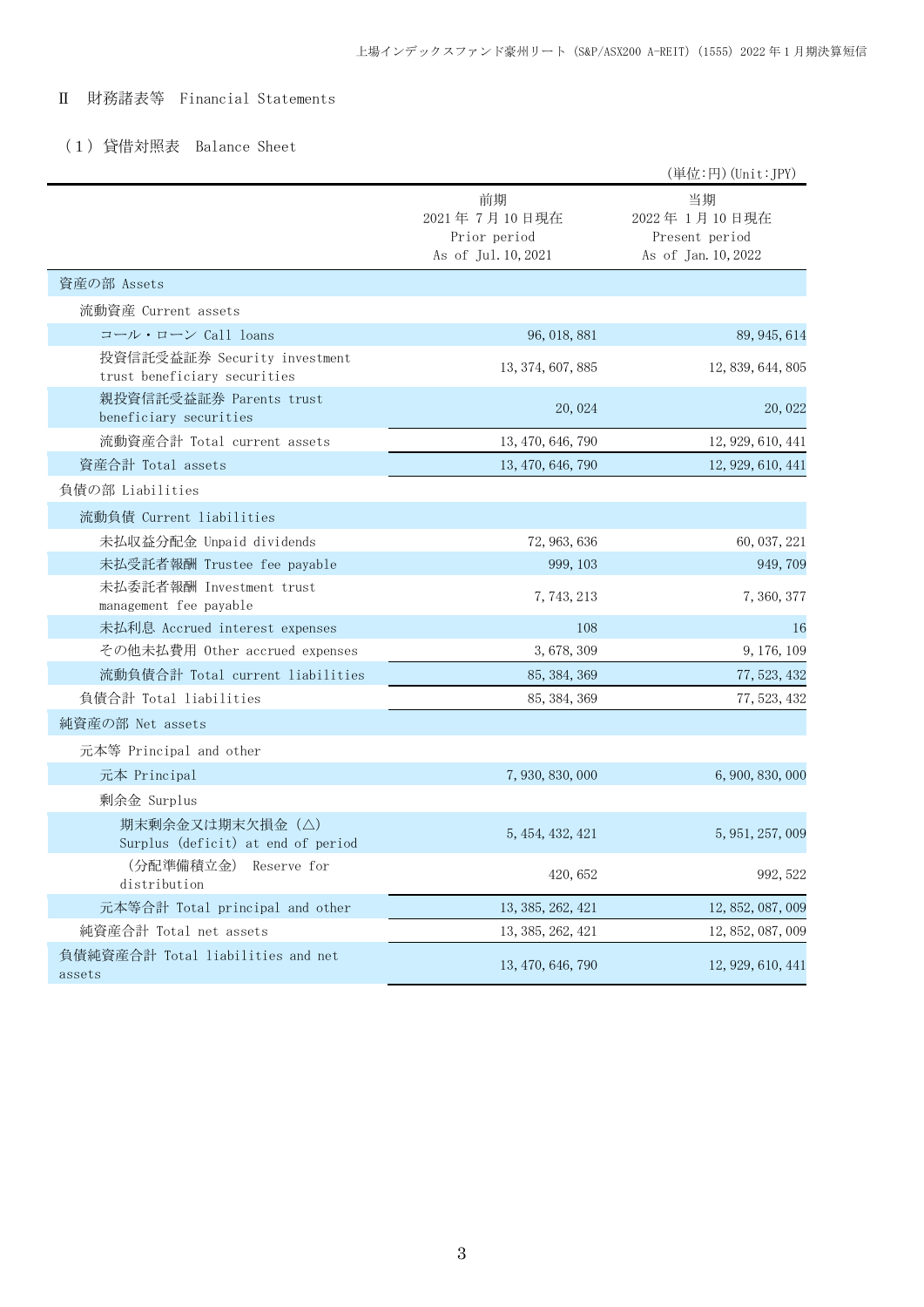上場インデックスファンド豪州リート (S&P/ASX200 A-REIT) (1555) 2022 年 1 月期決算短信

| (2) 損益及び剰余金計算書 Statement of Income and Retained Earnings |  |  |  |
|----------------------------------------------------------|--|--|--|
|                                                          |  |  |  |

|                                                                                                                           |                                                                                                    | (単位:円) (Unit:JPY)                                                                                     |
|---------------------------------------------------------------------------------------------------------------------------|----------------------------------------------------------------------------------------------------|-------------------------------------------------------------------------------------------------------|
|                                                                                                                           | 前期<br>2021年1月11日<br>自<br>至<br>2021年7月10日<br>Prior period<br>From Jan. 11, 2021<br>to Jul. 10, 2021 | 当期<br>2021年7月11日<br>目<br>至<br>2022年 1月10日<br>Present period<br>From Jul. 11, 2021<br>to Jan. 10, 2022 |
| 営業収益 Operating revenue                                                                                                    |                                                                                                    |                                                                                                       |
| 受取配当金 Dividends income                                                                                                    | 248, 627, 836                                                                                      | 224, 932, 476                                                                                         |
| 受取利息 Interest income                                                                                                      |                                                                                                    | $\overline{2}$                                                                                        |
| 有価証券売買等損益 Profit and loss on<br>buying and selling of securities and other                                                | 1, 267, 095, 312                                                                                   | 1, 270, 605, 518                                                                                      |
| 営業収益合計 Total operating revenue                                                                                            | 1, 515, 723, 148                                                                                   | 1, 495, 537, 996                                                                                      |
| 営業費用 Operating expenses                                                                                                   |                                                                                                    |                                                                                                       |
| 支払利息 Interest expenses                                                                                                    | 1,826                                                                                              | 5, 271                                                                                                |
| 受託者報酬 Trustee fee                                                                                                         | 2,791,163                                                                                          | 2, 939, 579                                                                                           |
| 委託者報酬 Investment trust management fee                                                                                     | 21, 631, 953                                                                                       | 22, 782, 155                                                                                          |
| その他費用 Other expenses                                                                                                      | 3, 715, 161                                                                                        | 5, 558, 442                                                                                           |
| 営業費用合計 Total operating expenses                                                                                           | 28, 140, 103                                                                                       | 31, 285, 447                                                                                          |
| 営業利益又は営業損失(△)<br>Operating income<br>$(\text{loss})$                                                                      | 1, 487, 583, 045                                                                                   | 1, 464, 252, 549                                                                                      |
| 経常利益又は経常損失(△)<br>Ordinary income<br>$(\text{loss})$                                                                       | 1, 487, 583, 045                                                                                   | 1, 464, 252, 549                                                                                      |
| 当期純利益又は当期純損失(△)<br>Net income<br>$(\text{loss})$                                                                          | 1, 487, 583, 045                                                                                   | 1, 464, 252, 549                                                                                      |
| 一部解約に伴う当期純利益金額の分配額又は一部解<br>約に伴う当期純損失金額の分配額 (△)<br>Distribution of net income (loss) from partial<br>redemptions           |                                                                                                    |                                                                                                       |
| 期首剰余金又は期首欠損金 (△) Surplus<br>(deficit) at beginning of period                                                              | 4, 210, 061, 084                                                                                   | 5, 454, 432, 421                                                                                      |
| 剰余金増加額又は欠損金減少額 Increase in<br>surplus or decrease in deficit                                                              | 144, 513, 200                                                                                      |                                                                                                       |
| 当期一部解約に伴う剰余金増加額又は欠損金減<br>少額 Increase in surplus or decrease in<br>deficit from partial redemptions                        |                                                                                                    |                                                                                                       |
| 当期追加信託に伴う剰余金増加額又は欠損金減<br>少額 Increase in surplus or decrease in<br>deficit from additional subscriptions for<br>the period | 144, 513, 200                                                                                      |                                                                                                       |
| 剰余金減少額又は欠損金増加額 Decrease in<br>surplus or increase in deficit                                                              | 167, 366, 000                                                                                      | 774, 352, 800                                                                                         |
| 当期一部解約に伴う剰余金減少額又は欠損金増<br>加額 Decrease in surplus or increase in<br>deficit from partial redemptions                        | 167, 366, 000                                                                                      | 774, 352, 800                                                                                         |
| 当期追加信託に伴う剰余金減少額又は欠損金増<br>加額 Decrease in surplus or increase in<br>deficit from additional subscriptions for<br>the period |                                                                                                    |                                                                                                       |
| 分配金 Dividends                                                                                                             | 220, 358, 908                                                                                      | 193, 075, 161                                                                                         |
| 期末剰余金又は期末欠損金(△)<br>Surplus<br>(deficit) at end of period                                                                  | 5, 454, 432, 421                                                                                   | 5, 951, 257, 009                                                                                      |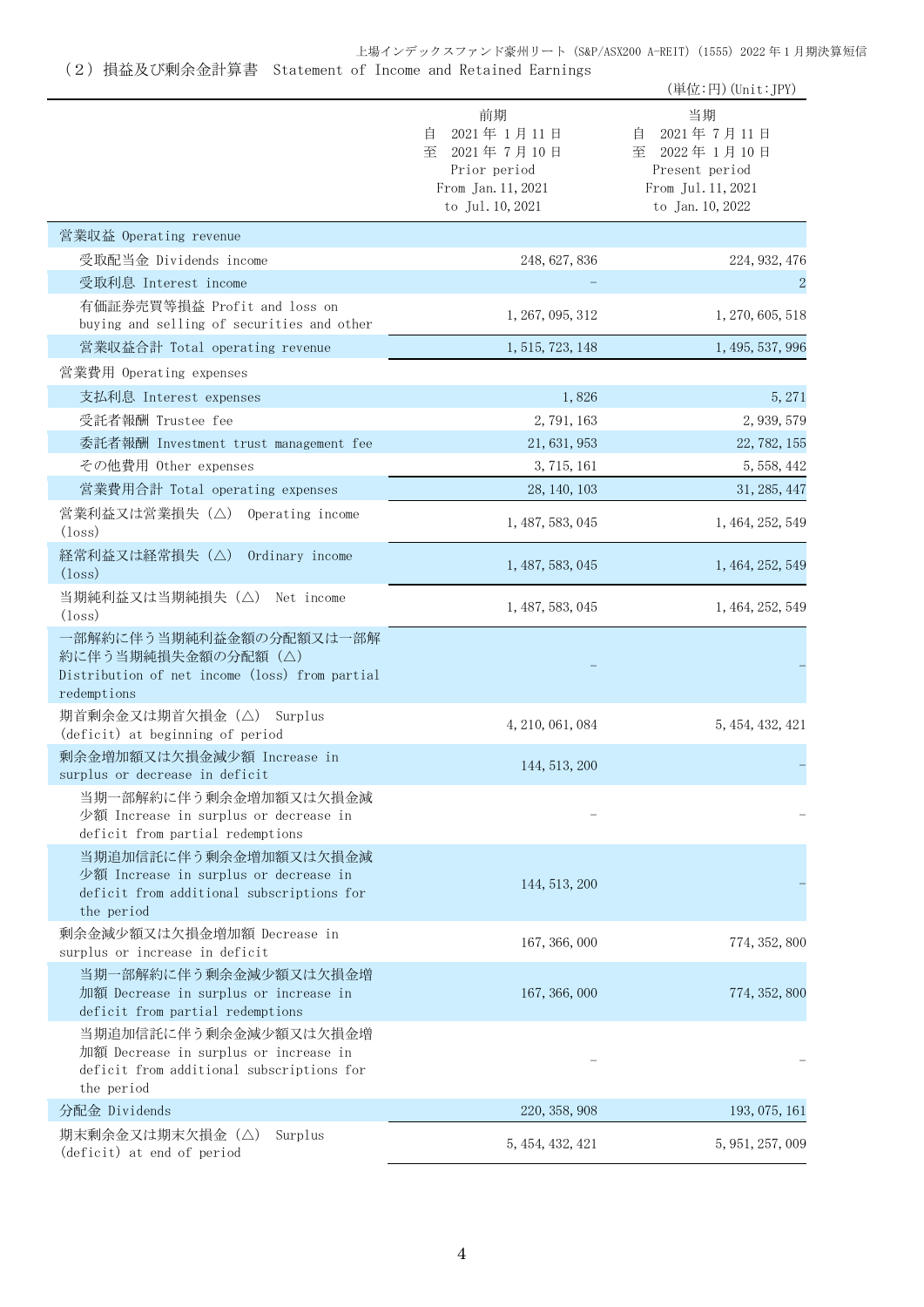## (3)注記表

(重要な会計方針に係る事項に関する注記)

| 有価証券の評価基準及び評価方法 | 投資信託受益証券                            |
|-----------------|-------------------------------------|
|                 | 移動平均法に基づき当該投資信託受益証券の基準価額で評価しております。  |
|                 | 親投資信託受益証券                           |
|                 | 移動平均法に基づき当該親投資信託受益証券の基準価額で評価しております。 |

# (貸借対照表に関する注記)

|               |           | 前期                | 当期               |
|---------------|-----------|-------------------|------------------|
|               |           | 2021年7月10日現在      | 2022年 1月10日現在    |
|               | 期首元本額     | $7,960,830,000$ 円 | 7,930,830,000 円  |
|               | 期中追加設定元本額 | $230,000,000$ 円   | — 円              |
|               | 期中一部解約元本額 | $260,000,000$ 円   | 1,030,000,000円   |
| $^{\circ}2$ . | 受益権の総数    | $7,930,830$ 口     | $6,900,830 \Box$ |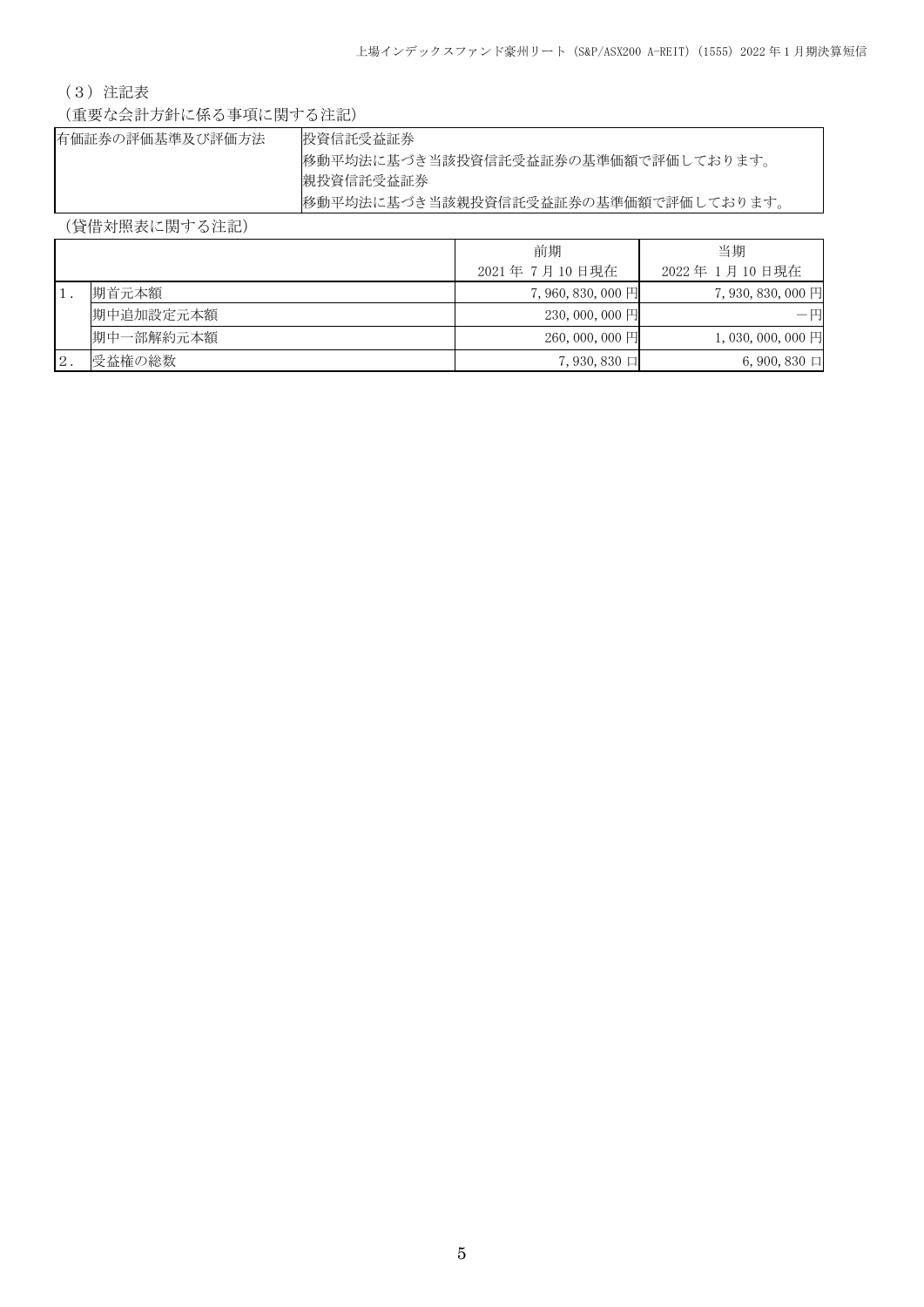(損益及び剰余金計算書に関する注記)

|          | 前期                         |                |               | 当期                           |                    |
|----------|----------------------------|----------------|---------------|------------------------------|--------------------|
|          | 自 2021年1月11日               |                |               | 自 2021年7月11日                 |                    |
|          | 至 2021年7月10日               |                |               | 至 2022年1月10日                 |                    |
|          | 分配金の計算過程                   |                |               | 分配金の計算過程                     |                    |
|          | 自 2021年1月11日               |                |               | 自 2021年7月11日                 |                    |
|          | 至<br>2021年3月10日            |                |               | 2021年9月10日<br>至              |                    |
| A        | 当期配当等収益額                   | 82, 947, 648 円 | A             | 当期配当等収益額                     | 81, 485, 978 円     |
| B        | 親ファンドの配当等収益額               | $0$ 円          |               | B 親ファンドの配当等収益額               | 0 <sub>1</sub>     |
| С        | 分配準備積立金                    | 291,827円       |               | C 分配準備積立金                    | 420,652円           |
| D        | 配当等収益額合計 (A+B+C)           | 83, 239, 475 円 | D             | 配当等収益額合計 (A+B+C)             | 81,906,630円        |
| Ε        | 経費                         | 8,589,064円     | E             | 経費                           | 10, 155, 113 円     |
| F        | 収益分配可能額 (D-E)              | 74,650,411円    | -F            | 収益分配可能額 (D-E)                | 71, 751, 517 円     |
| G        | 収益分配金額                     | 74, 314, 719 円 | G             | 収益分配金額                       | 71, 442, 553 円     |
| H        | 次期繰越金 (分配準備積立金)            | 335,692円       |               | H 次期繰越金 (分配準備積立金)            | 308, 964 円         |
|          | $(F-G)$                    |                |               | $(F-G)$                      |                    |
| L        | 口数                         | 7,990,830 口    |               | I 口数                         | 7,850,830 口        |
| J        | 分配金額 (100 口当たり)            | 930円           |               | J 分配金額 (100 口当たり)            | 910円               |
|          | 2021年3月11日<br>自            |                |               | 2021年9月11日<br>自              |                    |
|          | 至 2021年5月10日               |                |               | 至 2021年11月10日                |                    |
| A        | 当期配当等収益額                   | 83, 359, 511円  |               | A 当期配当等収益額                   | 71,824,554円        |
| B        | 親ファンドの配当等収益額               | $0$ $\Box$     |               | B 親ファンドの配当等収益額               | $0$ 円              |
| С        | 分配準備積立金                    | 335,692円       |               | C 分配準備積立金                    | 308, 964 円         |
| D        | 配当等収益額合計 (A+B+C)           | 83,695,203円    | D             | 配当等収益額合計 (A+B+C)             | 72, 133, 518 円     |
| Ε        | 経費                         | 9,477,004円     | E             | 経費                           | 9,905,170円         |
| F        | 収益分配可能額 (D-E)              | 74, 218, 199 円 | F             | 収益分配可能額 (D-E)                | 62, 228, 348 円     |
| G        | 収益分配金額                     | 73,080,553円    |               | G 収益分配金額                     | 61,595,387円        |
| H        | 次期繰越金 (分配準備積立金)            | 1,137,646円     |               | H 次期繰越金 (分配準備積立金)            | 632,961円           |
|          | $(F-G)$                    |                |               | $(F-G)$                      |                    |
| I        | 口数                         | 8,030,830 口    |               | I 口数                         | 6, 920, 830 $\Box$ |
| J        | 分配金額 (100 口当たり)            | 910円           | $\mathbf{J}$  | 分配金額 (100 口当たり)              | 890円               |
|          | 自 2021年5月11日               |                |               | 自 2021年11月11日                |                    |
|          | 至 2021年7月10日               |                |               | 至 2022年1月10日                 |                    |
| A        | 当期配当等収益額                   |                |               | 82, 318, 851 円 A 当期配当等収益額    | 71,616,675円        |
| B        | 親ファンドの配当等収益額               | $0$ 円          | B             | 親ファンドの配当等収益額                 | $0$ 円              |
| С        | 分配準備積立金                    | 1,137,646円     | $\mathcal{C}$ | 分配準備積立金                      | 632,961円           |
| D        | 配当等収益額合計 (A+B+C)           | 83, 456, 497 円 |               | D 配当等収益額合計 (A+B+C)           | 72, 249, 636 円     |
| E        | 経費                         | 10,072,209円    |               | E 経費                         | 11, 219, 893 円     |
| F        | 収益分配可能額 (D-E)              | 73, 384, 288 円 |               | F 収益分配可能額 (D-E)              | 61,029,743円        |
| G        | 収益分配金額                     | 72, 963, 636 円 |               | G 収益分配金額                     | 60, 037, 221 円     |
| H        | 次期繰越金 (分配準備積立金)<br>$(F-G)$ | 420,652 円      |               | H 次期繰越金 (分配準備積立金)<br>$(F-G)$ | 992,522円           |
| $\Gamma$ | 口数                         | 7,930,830 口    | $\mathbf{I}$  | 口数                           | $6,900,830 \Box$   |
| J.       | 分配金額 (100 口当たり)            | 920円           | $\top$        | 分配金額 (100 口当たり)              | 870円               |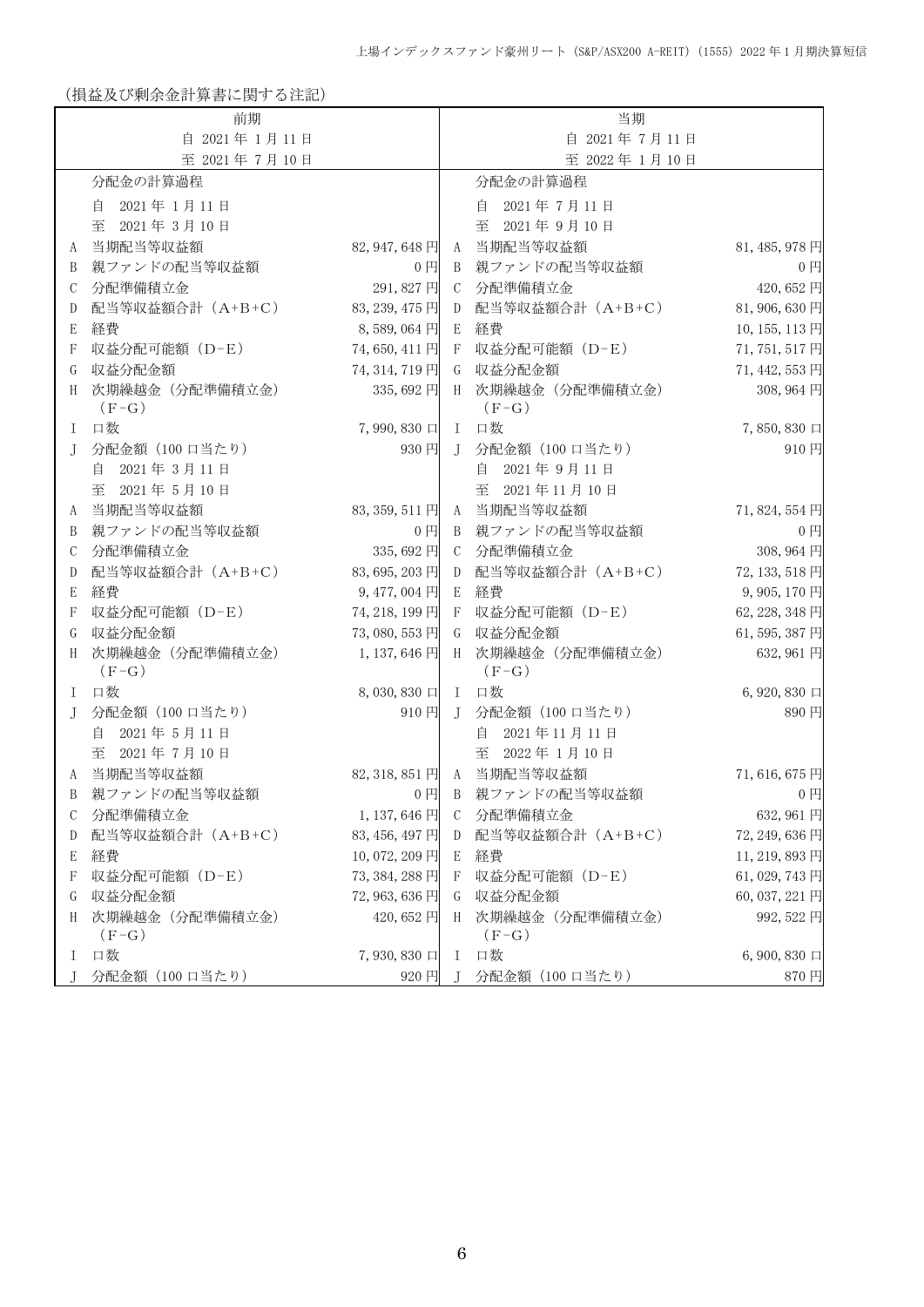(金融商品に関する注記)

Ⅰ金融商品の状況に関する事項

|                | 前期                                                                                                                                                                                                                                                                                            | 当期           |
|----------------|-----------------------------------------------------------------------------------------------------------------------------------------------------------------------------------------------------------------------------------------------------------------------------------------------|--------------|
|                | 自 2021年 1月11日                                                                                                                                                                                                                                                                                 | 自 2021年7月11日 |
|                | 至 2021年7月10日                                                                                                                                                                                                                                                                                  | 至 2022年1月10日 |
| 金融商品に対する取組方針   | 当ファンドは証券投資信託として、有価<br>証券、デリバティブ取引等の金融商品の<br>運用を信託約款に定める「運用の基本方<br>針」に基づき行っております。                                                                                                                                                                                                              | 同左           |
| るリスク           | 金融商品の内容及び当該金融商品に係   当ファンドが運用する主な有価証券は、<br>「重要な会計方針に係る事項に関する注<br>記」の「有価証券の評価基準及び評価方<br>法」に記載の有価証券等であり、全て売<br> 買目的で保有しております。また、主な<br> デリバティブ取引には、先物取引、オプ<br> ション取引、スワップ取引等があり、信 <br>託財産に属する資産の効率的な運用に資<br> するために行うことができます。当該有<br>価証券及びデリバティブ取引には、性質<br>に応じてそれぞれ価格変動リスク、流動<br> 性リスク、信用リスク等があります。 | 同左           |
| 金融商品に係るリスク管理体制 | 運用部門、営業部門と独立した組織であ<br>るリスク管理部門を設置し、全社的なリ<br>スク管理活動のモニタリング、指導の一<br>元化を図っております。                                                                                                                                                                                                                 | 同左           |

### Ⅱ金融商品の時価等に関する事項

|                             | 前期<br>2021年7月10日現在                                                                                                                                                                                                 | 当期<br>2022年 1月10日現在 |
|-----------------------------|--------------------------------------------------------------------------------------------------------------------------------------------------------------------------------------------------------------------|---------------------|
| 貸借対照表計上額、時価及びその差額           | 貸借対照表計上額は期末の時価で計上し<br>ているため、その差額はありません。                                                                                                                                                                            | 同左                  |
| 時価の算定方法                     | (1)有価証券<br>売買目的有価証券                                                                                                                                                                                                | (1)有価証券             |
|                             | 重要な会計方針に係る事項に関する注記<br>「有価証券の評価基準及び評価方法」に<br>記載しております。                                                                                                                                                              | 同左                  |
|                             | (2)デリバティブ取引                                                                                                                                                                                                        | (2)デリバティブ取引         |
|                             | 該当事項はありません。                                                                                                                                                                                                        | 同左                  |
|                             | (3)上記以外の金融商品                                                                                                                                                                                                       | (3)上記以外の金融商品        |
|                             | 短期間で決済されることから、時価は帳<br>簿価額と近似しているため、当該金融商<br>品の時価を帳簿価額としております。                                                                                                                                                      | 同左                  |
| 金融商品の時価等に関する事項につい<br>ての補足説明 | 金融商品の時価には、市場価格に基づく  金融商品の時価の算定においては一定の<br>価額のほか、市場価格がない場合には合  前提条件等を採用しているため異なる前<br>理的に算定された価額が含まれておりま 提条件等によった場合、当該価額が異な<br>す。当該価額の算定においては一定の前 ることもあります。<br>提条件等を採用しているため、異なる前<br>提条件等によった場合、当該価額が異な<br>ることもあります。 |                     |